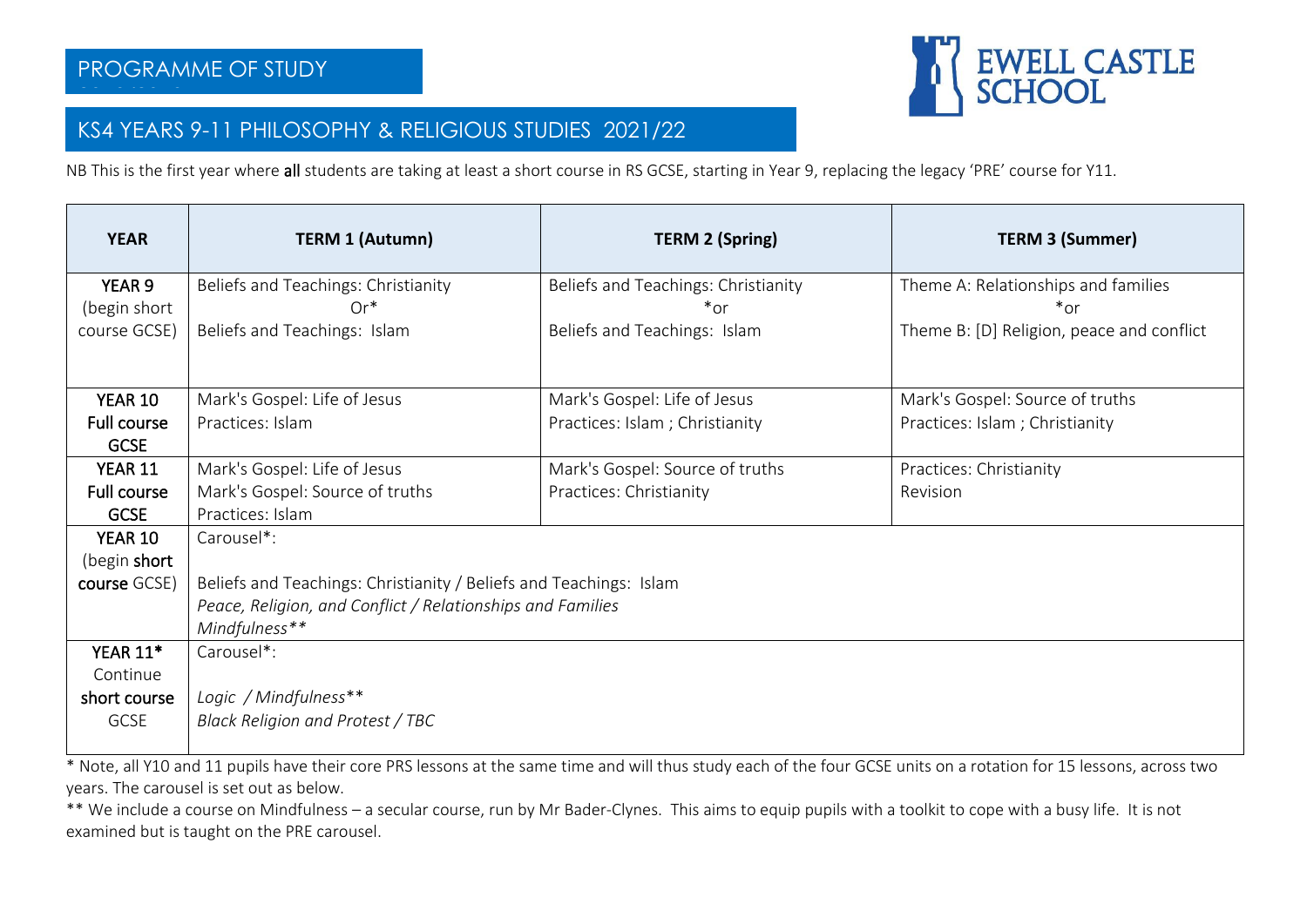

## Year 10 Short Course GCSE Carousel 2021-2022/3

| Form       | First Unit (studied in Year 9)                | Second Unit (Year 10,                         | Third Unit (Year 10,                          | Fourth Unit (Autumn term                     | Fifth Unit (Spring term                      |
|------------|-----------------------------------------------|-----------------------------------------------|-----------------------------------------------|----------------------------------------------|----------------------------------------------|
|            |                                               | September-February)                           | February-July)                                | Y11)                                         | Y11)                                         |
| <b>10S</b> | <b>Beliefs and Teachings:</b><br>Christianity | <b>Beliefs and Teachings:</b><br><b>Islam</b> | Theme B: [D] Religion,<br>peace and conflict  | Theme A: Relationships<br>and families       | <b>Mindfulness</b>                           |
| <b>10T</b> | <b>Beliefs and Teachings:</b><br><b>Islam</b> | <b>Mindfulness</b>                            | <b>Beliefs and Teachings:</b><br>Christianity | Theme B: [D] Religion,<br>peace and conflict | Theme A: Relationships<br>and families       |
| <b>10U</b> | <b>Beliefs and Teachings:</b><br><b>Islam</b> | <b>Beliefs and Teachings:</b><br>Christianity | <b>Mindfulness</b>                            | Theme A: Relationships<br>and families       | Theme B: [D] Religion,<br>peace and conflict |
| <b>10V</b> | <b>Beliefs and Teachings:</b><br>Christianity | Theme B: [D] Religion,<br>peace and conflict  | <b>Beliefs and Teachings:</b><br>Islam        | Mindfulness                                  | Theme A: Relationships<br>and families       |